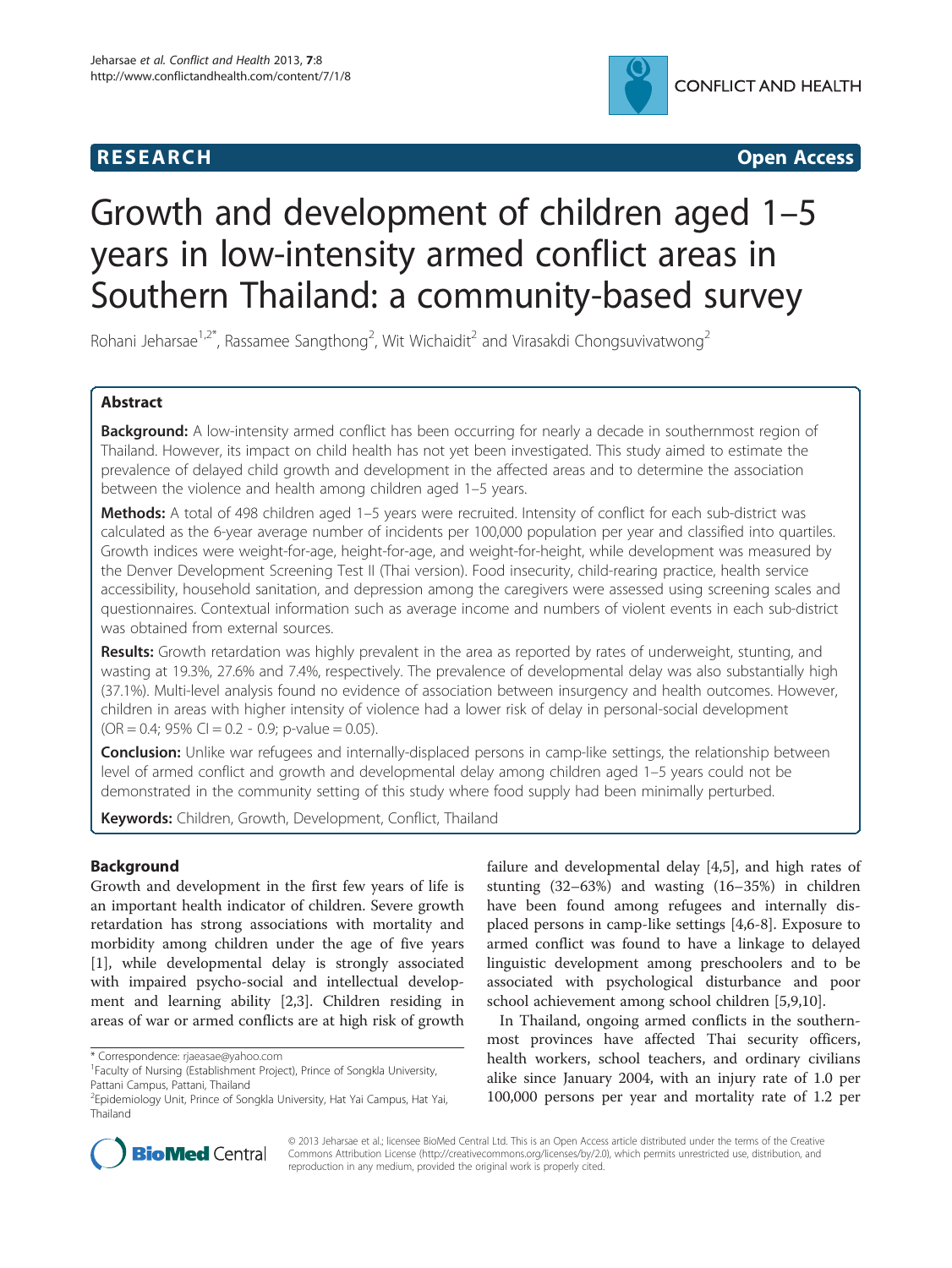100,000 persons per year [\[11](#page-7-0)]. The intensity of the conflicts in the area is relatively low, various infrastructures have remained intact and only individuals who were directly exposed to armed conflict have been displaced [[12](#page-7-0)]. However, the violence notably disturbs the daily lives of local residents and has the potential to result in community discordance and dysfunction. In addition, other surveys have reported a high prevalence of growth retardation and low school achievement among children in the area [\[13-15\]](#page-7-0).

Due to the ecological fallacy that undermines prevalence studies, it is difficult to conclude that low-intensity armed conflict is responsible for growth failure and developmental delay among children. Furthermore, no study has previously investigated child growth and development in such a setting. Therefore, this study aims to assess the association between growth and developmental outcomes of community-dwelling children aged 1–5 years and exposure to armed conflict.

# Methods

The study was conducted in rural and semi-urban communities in the provinces of Pattani, Yala, Narathiwat, and Songkhla in southern Thailand.

Sample size calculation was based on the hypothesis that the proportion of delayed growth and development of children in an area with low intensity of armed conflict would be 0.40, while the proportion among children in an area with higher intensity of armed conflict would be 0.60. Using a formula for detection of difference between two proportions, a sample size of 107 cases per group was calculated using R software with Epicalc package. Since the study aimed to compare the effect of armed confict divided into 4 quartiles of intensity, a total of 428 subjects (4 groups with 107 subjects each) would be needed. Assuming a 40% non-response rate due to the nature of the study setting, a final sample size of 600 children  $(n = 600)$ was obtained.

Due to security concerns, data collection in home setting was deemed to be unsafe, and local community health centres (CHCs) became the study sites. The CHC is a sub-district-level primary healthcare facility normally staffed by 3–4 public health officers and/or nurses. Fifty out of 405 CHCs in the study area were randomly selected. Staff in each of the selected CHCs provided the researchers with a list of children aged 1 to 5 years who had been living within the service area of the CHC for the past 6 months. Twelve children were then randomly selected from the list, with three children for each age group stratum (12–23 months, 24–35 months, 36–47 months, 48–60 months), resulting in the total number of 12 children per CHC. Children aged 6–11 months were excluded from the sampling frame due to the reluctance of their parents to bring them to the CHC. Such reluctance is the

normal child-rearing practice in the area: parents prefer not to take young children outside the home unless in case of necessity.

A list of participants selected by the above mentioned process was given to the health care providers and coordinating volunteers to verify eligibility. Exclusion criteria included physical disability, neurological disorder, psychiatric disorders and chronic medical conditions e.g. autism, HIV/AIDS or other chronic diseases. Those with direct experience of injury or death of family members due to the armed conflict were also excluded because of the imminent effect of such events on the study outcomes.

The primary caregivers of eligible children were informed about the purposes of the study and invited to participate in the study. Both the child and the caregiver were asked to visit the health center for data collection at the appointed time and date. Data were collected from February to May 2010, and most of the data were collected in the morning. Fortunately, no visit was postponed.

Anthropometric measurement for weight and height was taken by trained research assistants using standard instruments. The length of children who were too young to stand was measured in supine position on a length board with 0.1 cm precision. The height of children who were able to stand was recorded without shoes using a height-measuring board with 0.1 cm precision. Children who could not stand were measured for their height in supine position instead of the standing position. The weight of the child was measured by a beam balance scale with 0.1 kg precision. Shoes and clothing were removed to be as light as culturally appropriate before weighting.

The 125-items Denver Development Screening Test II (Thai version) [[16\]](#page-7-0) was used to assess personal-social function (25 items), fine motor ability (29 items), language development (39 items), and gross motor ability (32 items). The Denver Test was designed to be used in all children up to 6 years of age. Assessment criteria would vary by the age of the child being examined. The outcome of the test was categorized into normal and suspected delay groups based on the child's level of ability to perform a given task. A child would be considered as having suspected delay when the results showed two or more items under "caution" or one or more item under "delayed". Any child who refused to perform a given task would be categorized as being un-testable. A child classified as having suspected delay or being untestable would be requested to come for a re-evaluation 1–2 weeks later.

The prominent covariates associated with child growth and development suggested by WHO [\[17](#page-7-0)] were taken into account during data analysis. These covariates included immediate factors (e.g. dietary intake and history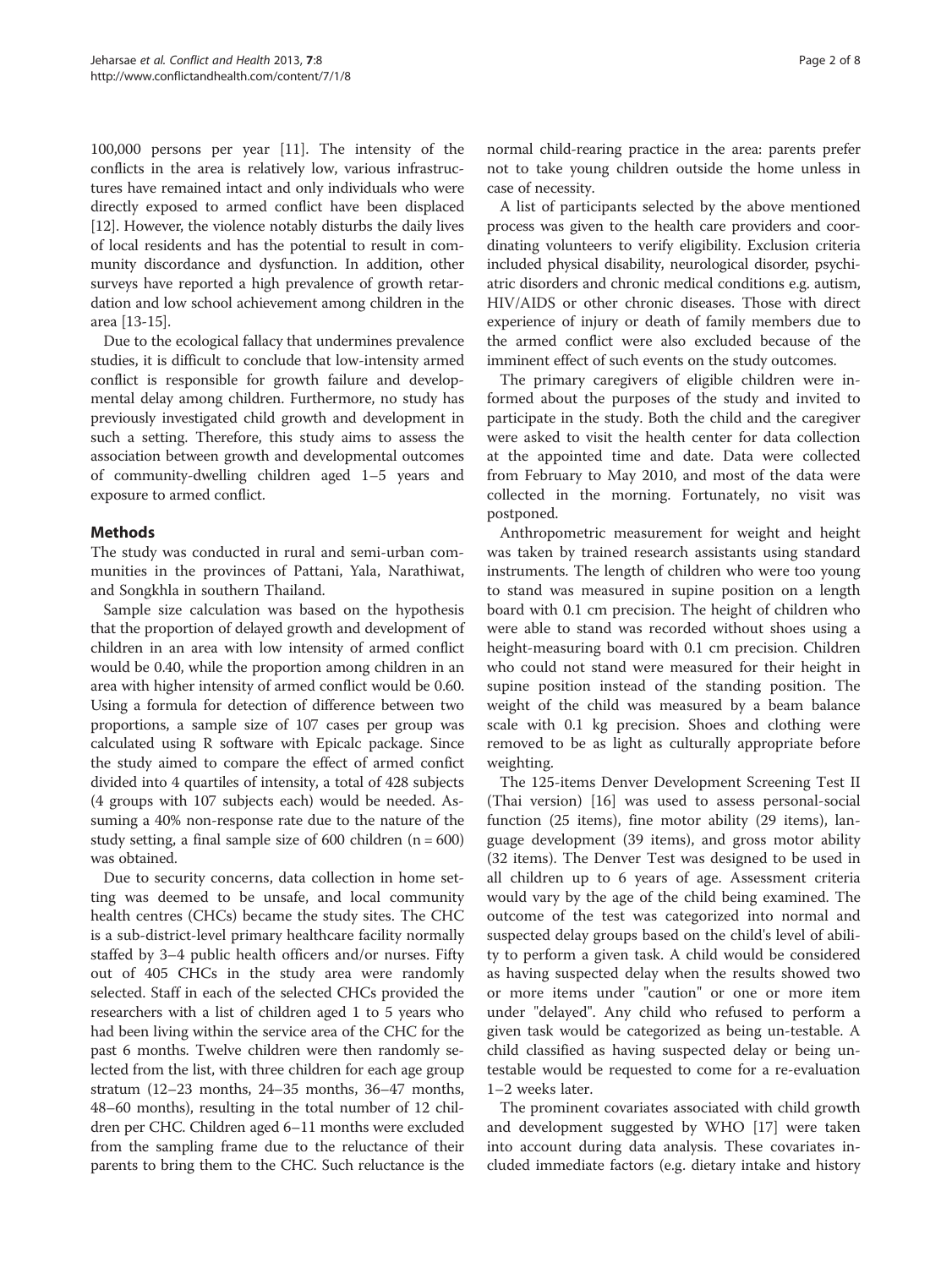<span id="page-2-0"></span>of illness), underlying factors (e.g. food and health accessibility, sanitation, child-rearing practice), psycho-social factors, and basic factors (socio-economic status of the family and community). Missing covariates were not included in the final analysis. Potential confounders were identified based on the results of previous studies found during literature review.

Date of birth was assessed from the birth certificate. Birth weight was assessed from the child's health records, the CHC's database, and cross-referenced with the mother's medical history. In case of discrepancy between the 3 sources, the weight that was agreed by 2 sources would be used as the final weight. If all 3 sources were discrepant, the weight from child's health records was used since it would be the most accurate. History of illness within the previous 12 months was assessed from the child's health records and through face-to-face interview with the primary caregiver. A 24-hour food recall was assessed by a qualified nutritionist to measure food intake. Food insecurity was measured by the Household Food Insecurity Access Scale (HFIAS) [\[18\]](#page-7-0), while information on child-rearing practice, health service accessibility, and household sanitation was obtained using a structured questionnaire. The Depression Screening Scale of the Department of Mental Health, Thai Ministry of Public Health [\[19\]](#page-7-0) was applied to measure depressive disorder among primary caregivers.

Data were coded and computerized (by double entry) using EpiData software version 3.0 [[20\]](#page-7-0). The INMUCAL-Nutrient software  $4<sup>th</sup>$  edition database [\[21\]](#page-7-0) was used to

|                                                    | Frequency  | Quartile level of the intensity of violence, n(%) | P-value**                            |                          |                                |         |
|----------------------------------------------------|------------|---------------------------------------------------|--------------------------------------|--------------------------|--------------------------------|---------|
| Characteristic                                     | (%)        | 1 <sup>st</sup><br>(≤18.0) <sup>*</sup>           | 2 <sub>nd</sub><br>$(18.1 - 33.5)^*$ | 3rd<br>$(33.6 - 50.0)^*$ | 4 <sup>th</sup><br>$(>50.0^*)$ |         |
| Demographic characteristics                        |            |                                                   |                                      |                          |                                |         |
| Sex                                                |            |                                                   |                                      |                          |                                | 0.39    |
| Female                                             | 240 (48.2) | 49 (41.9)                                         | 69 (49.3)                            | 71 (55.0)                | 51 (45.5)                      |         |
| Male                                               | 258 (51.8) | 68 (58.1)                                         | 71 (50.7)                            | 58 (45.0)                | 61(54.5)                       |         |
| Age group                                          |            |                                                   |                                      |                          |                                | 0.99    |
| 12-23 months                                       | 116(23.3)  | 28 (23.9)                                         | 35 (25.0)                            | 30(23.3)                 | 23 (20.5)                      |         |
| 24-35 months                                       | 127 (25.5) | 28 (23.9)                                         | 38 (27.1)                            | 30 (23.3)                | 31(27.7)                       |         |
| 36-47 months                                       | 129 (25.9) | 31(26.5)                                          | 34 (24.3)                            | 36 (27.9)                | 28 (25.0)                      |         |
| 48-60 months                                       | 126 (25.3) | 30 (25.6)                                         | 33 (23.6)                            | 33 (25.6)                | 30 (26.8)                      |         |
| Child rearing                                      |            |                                                   |                                      |                          |                                |         |
| Exclusive BF <sup>‡</sup> up to 6 months           | 79 (16.0)  | 16 (13.7)                                         | 17 (12.2)                            | 23 (18.1)                | 23 (20.9)                      | 0.02    |
| Prolonged BF <sup>#</sup> longer than 12 months    | 93 (19.7)  | 19 (17.0)                                         | 29 (22.5)                            | 21 (16.8)                | 24 (22.9)                      | 0.88    |
| Had complete immunization                          | 219 (44.8) | 66 (57.9)                                         | 61(43.6)                             | 54 (43.5)                | 38 (34.2)                      | 0.02    |
| Caregiver found to have depression                 | 208 (41.9) | 48 (41.0)                                         | 53 (37.9)                            | 53 (41.4)                | 54 (48.2)                      | 0.77    |
| Developmental stimulation <sup>†</sup>             |            |                                                   |                                      |                          |                                |         |
| Singing                                            | 420 (84.3) | 98 (83.8)                                         | 119 (85.0)                           | 113 (87.6)               | 90 (80.4)                      | 0.69    |
| Story telling                                      | 353 (70.9) | 76 (65.0)                                         | 101(72.1)                            | 100(77.5)                | 76 (67.9)                      | 0.29    |
| Reading                                            | 444 (89.2) | 101 (86.3)                                        | 131 (93.6)                           | 120 (93.0)               | 92 (82.1)                      | 0.01    |
| Group playing                                      | 495 (99.4) | 116 (99.1)                                        | 140 (100.0)                          | 129 (100.0)              | 110 (98.2)                     | 0.17    |
| Sick within 12 months                              |            |                                                   |                                      |                          |                                | 0.81    |
| $<$ 2 times                                        | 102 (20.5) | 27(23.1)                                          | 25 (17.9)                            | 26(20.2)                 | 24 (21.4)                      |         |
| 2-5 times                                          | 215 (43.2) | 54 (46.2)                                         | 66 (47.1)                            | 50 (38.8)                | 45 (40.2)                      |         |
| $> 5$ times                                        | 181 (36.3) | 36 (30.8)                                         | 49 (35.0)                            | 53 (41.1)                | 43 (38.4)                      |         |
| Health problems within past 12 months <sup>t</sup> |            |                                                   |                                      |                          |                                |         |
| Parasitic infection                                | 212 (43.2) | 32 (27.8)                                         | 58 (42.3)                            | 67 (51.9)                | 55 (50.0)                      | < 0.001 |
| Asthma                                             | 130 (26.1) | 32 (27.4)                                         | 34(24.3)                             | 26 (20.2)                | 38 (33.9)                      | 0.45    |
| Admitted in past 12 months                         | 96 (19.3)  | 26 (22.2)                                         | 26 (18.6)                            | 15(11.7)                 | 29 (25.9)                      | 0.002   |
| >1-day illness in past 3 months                    | 146 (29.4) | 37 (31.6)                                         | 46 (32.9)                            | 37 (28.9)                | 26 (23.2)                      | 0.58    |

Table 1 Demographic characteristics, child rearing and health status of the children (n = 498)

‡ BF: Breast feeding, † Not mutually exclusive, \* Incidents of armed conflict per 100,000 population per year, \*\*P-value for Chi-square test (Rao-Scott adjustment).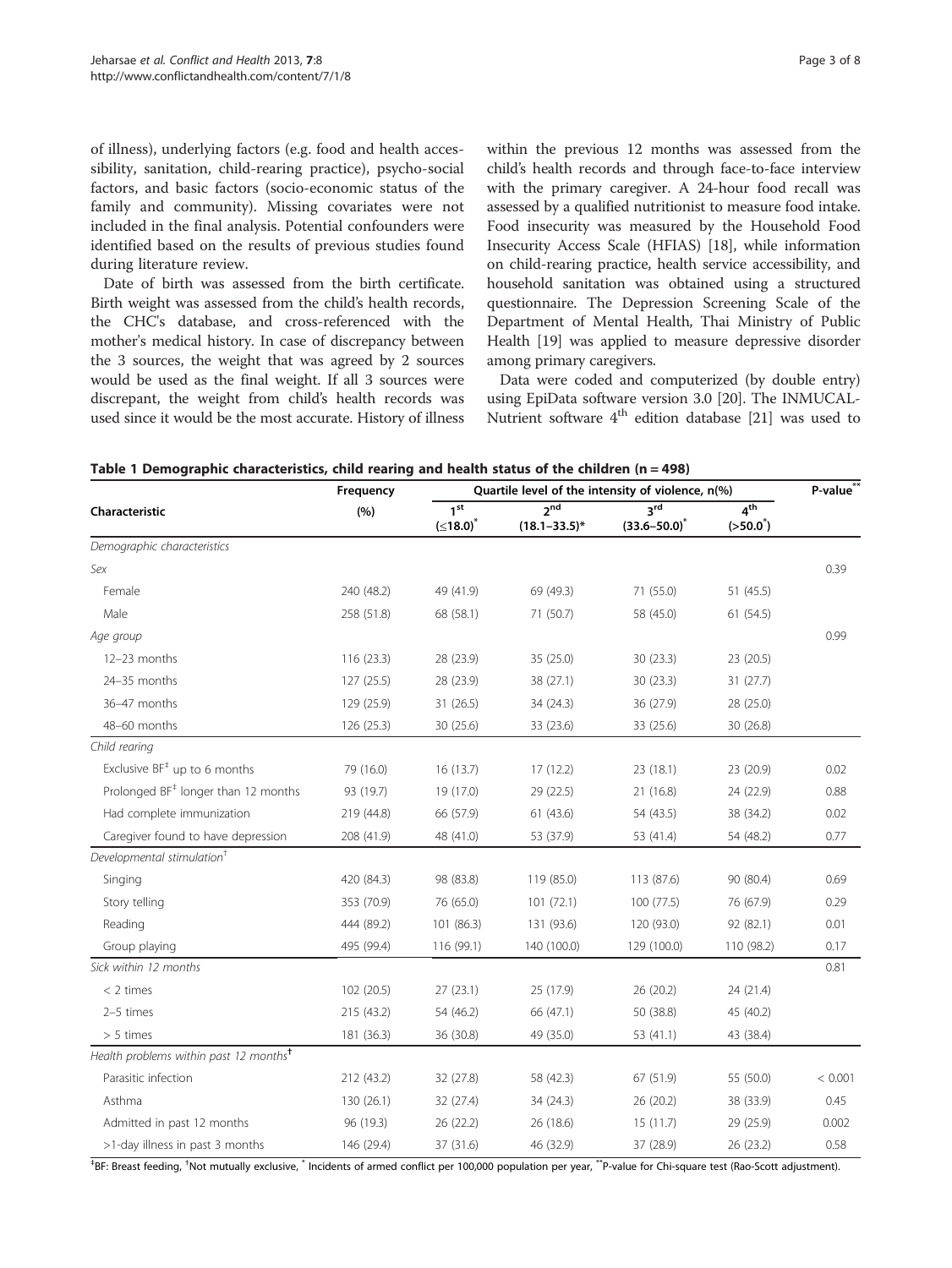<span id="page-3-0"></span>compute amount of nutrients from each raw food item that the child consumed. While all values of macro nutrients (carbohydrate, protein, fat) could be searched from the database, it was not possible to get all micronutrient values for local food items. Only micronutrients whose data were available in 80% or more of all food items in the INMUCAL database were included in statistical analysis. Adequacy of each nutrient intake was determined based on the 2003 Dietary Reference Intake for Thai People [[22](#page-7-0)]. Data analysis was carried out using R software.

Prevalences of growth failures were computed with descriptive statistics. Based on 2006 WHO growth standards [\[23](#page-7-0)], weight in kilogram, height in centimetre, and age in month of the children were converted to z-scores of weight-for-age (WAZ), weight-for-height (WHZ) and height-for-age (HAZ). Stunting, underweight and wasting were defined as having a z-score of more than 2 standard deviations below the reference for HAZ, WAZ and WHZ, respectively.

The average annual income of each sub-district was obtained from the database of the Thai Ministry of the Interior [[24\]](#page-7-0). The numbers of violent events per month in each sub-district over a 6-year period during January 2004-May 2010 were obtained from the database maintained by the Deep South Coordination Center (DSCC), an impartial non-state actor (NSA) which collects information of victims of violence in the deep south of Thailand [[25](#page-7-0)]. Based on the DSCC data, the intensity of violence in each sub-district was calculated as the average number of incidents per 100,000 population per year and was divided into quartiles.

Multi-level modeling (MLM) analysis using backward elimination procedure was employed to determine the association between the intensity of armed conflict and child growth and development. Adjustments were made for other variables in two levels, i.e. the sub-district level and the individual level. Sub-district level variable was the average annual income per household in the child's sub-district. Individual-level variables included age group of the child, the child's birthweight, caregiver's education, annual household income and ethnicity. The variables which had p-value of less than 0.2 in univariate analysis were included in the full model. ANOVA test was performed to fit the final model.

The study was approved by the Ethical Committee of the Faculty of Medicine, Prince of Songkla University Hat Yai Campus.

### Results

Only 580 children were eligible for the study, as some CHCs did not have 12 children who met the inclusion criteria within their area of responsibility. Among the 580 eligible children, 82 could not be contacted during the time of study, thus data were collected from 498 out of the 580 eligible children, giving a response rate of 86%. One child had missing data on weight and height, leaving a total of 497 children available for analysis of growth indices. Non-response was primarily due to the fact that subjects could not be contacted during the time of the study. It was not feasible to invite these subjects to participate in the study during their second visit due to security constraints of the study setting faced by the researchers.

# Characteristics of study communities, families and caregivers of the children

The total population in all study communities was 334,080. Population per village ranged from 1,153 to 17,991 with the mean of 3,436. Annual household income ranged from 1,300–2,000 USD with a mean of 1,242 USD. During January 2004-May 2010, a total of 1,902 armed conflict events occurred in the 50 study communities with an average rate of 93.8 events per 100,000 population per year. The death and injury rates were 37.3 and 131.1 per 100,000 populations per year, respectively.

Almost all subjects lived in a family with approximately 5–6 members, nearly half of whom had an income below the national poverty line (50 USD/person/ month). Although two-thirds (65%) of the caregivers reported no food insecurity problem, more than 60% expressed concern about the rising cost of food following the onset of the armed conflict. Most caregivers were middle-aged mothers of Malay ethnicity whose highest attained education was at the primary school level. In addition to taking care of their children, half of the caregivers also worked in a rubber plantation or a rice paddy or were manual laborers. Nearly half of the caregivers (42%) reported a history of depressive mood.

Table 2 Prevalence of stunting, wasting and underweight by age groups and sex ( $n = 497$ )

| Age group      | Underweight (%) |      |        |       | Stunting (%) |        | Wasting (%)  |      |        |
|----------------|-----------------|------|--------|-------|--------------|--------|--------------|------|--------|
|                | <b>Total</b>    | Male | Female | Total | Male         | Female | <b>Total</b> | Male | Female |
| 12-23 months   | 15.5            | 18.6 | 12.3   | 31.0  | 30.5         | 31.6   | 10.3         | 15.3 | 5.3    |
| $23-35$ months | 19.7            | 19.7 | 19.6   | 26.0  | 23.9         | 28.6   | 4.7          | 5.6  | 3.6    |
| $36-47$ months | 22.7            | 21.5 | 23.8   | 32.0  | 34.9         | 29.2   | 7.8          | 9.5  | 6.2    |
| $48-60$ months | 19.0            | 18.8 | 19.4   | 21.4  | 21.9         | 21.0   | 7.1          | 6.2  | 8.1    |
| Total          | 19.3            | 20.2 | 18.3   | 27.6  | 27.6         | 27.5   | 7.4          | 8.9  | 5.8    |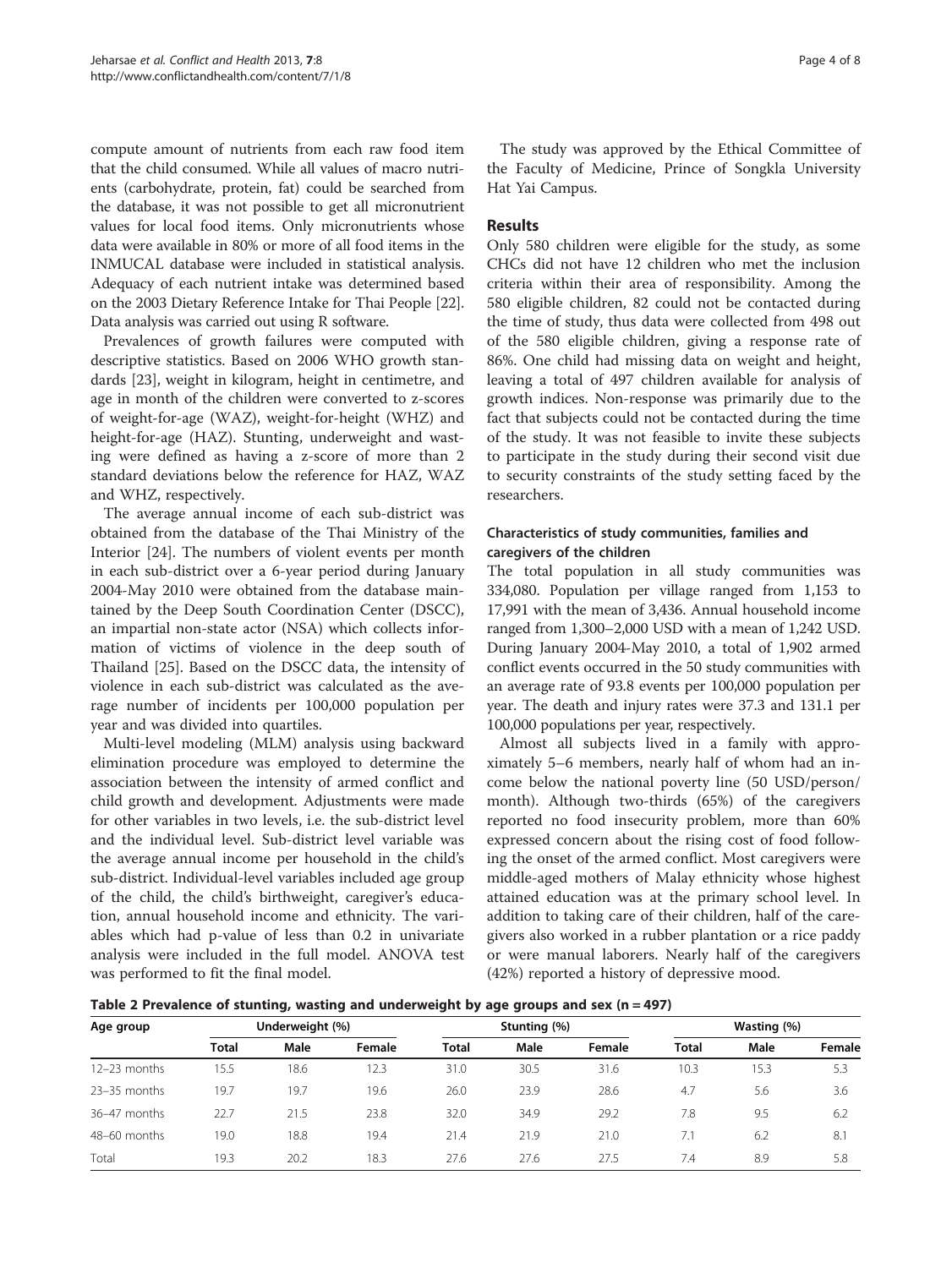| Age group      | <b>Total</b> | Prevalence of delayed development, n (%) |           |            |             |                    |  |  |
|----------------|--------------|------------------------------------------|-----------|------------|-------------|--------------------|--|--|
|                |              | Personal-social                          | Language  | Fine motor | Gross motor | One or more domain |  |  |
| 12–23 months   | ' 16         | 4(3.4)                                   | 15 (12.9) | 2(1.7)     | 4(3.4)      | 27(23.3)           |  |  |
| $23-35$ months | 127          | 19 (15.0)                                | 18 (14.2) | 11(8.7)    | 3(2.4)      | 38 (29.9)          |  |  |
| $36-47$ months | 129          | 20(15.5)                                 | 37 (28.7) | 9(7.0)     | 5(3.9)      | 54 (41.9)          |  |  |
| $48-60$ months | 126          | 13(10.3)                                 | 35 (27.8) | 38 (30.2)  | 6(4.8)      | 65 (52.4)          |  |  |
| Total          | 498          | 56 (11.2)                                | 105(21.1) | 60(12.0)   | 18 (3.6)    | 185 (37.1)         |  |  |

<span id="page-4-0"></span>Table 3 Prevalence of delayed development by age group (n = 498)

# Child characteristics, child-rearing practices, and health status

Children's sex, age, child-rearing practices, developmental stimulation, sickness and health problems by level of armed conflict are reported in Table [1.](#page-2-0) Data on sex and age were equally distributed across community with different levels of armed conflict. Although exclusive breast-feeding up to 6 months was uncommon, a higher rate was found in sub-districts with higher quartiles of the intensity of conflict. However, an opposite trend was observed for immunization coverage. Most children had received developmental stimulation through various interactions. Nearly all children had a history of illness within the previous 12 months. Almost half of the children had a history of parasitic infection, and onefifth had a history of being admitted to a hospital. There

were no significant differences between intensity of armed conflict and sex, age group, prolonged breast feeding, depression of caregiver, developmental stimulation by singing, storytelling and group playing, number of illnesses during the past 12 and 3 months, and history of asthma. The variables associated with conflict level were exclusive breast feeding, completeness of immunization, developmental stimulation by reading, history of parasitic infection and admission to hospital within the past 12 months.

#### Prevalence of underweight, stunting and wasting

Table [2](#page-3-0) presents the age- and sex-specific prevalence rates of growth retardation represented by underweight, stunting and wasting. The prevalence of underweight was highest among children aged 36–47 months, while for

| Table 4 Multi-level model showing associations between armed conflict and underweight, stunting, and wasting |  |  |  |  |
|--------------------------------------------------------------------------------------------------------------|--|--|--|--|
|--------------------------------------------------------------------------------------------------------------|--|--|--|--|

| <b>Determinant</b>                                                                                                                                                                                                               | <b>Underweight</b> |         | <b>Stunting</b>    |         | Wasting                      |                      |
|----------------------------------------------------------------------------------------------------------------------------------------------------------------------------------------------------------------------------------|--------------------|---------|--------------------|---------|------------------------------|----------------------|
|                                                                                                                                                                                                                                  | $OR†$ (95% $Cl§$ ) | P-value | $OR†$ (95% $Cl§$ ) | P-value | $OR†$ (95% CI <sup>§</sup> ) | P-value <sup>¶</sup> |
| Sub-district level<br>1.1(0.5, 2.4)<br>0.80<br>0.9(0.4,1.9)<br>0.8(0.4, 1.8)<br>0.70<br>0.6(0.3, 1.4)<br>0.8(0.4, 1.8)<br>0.9(0.4,2.0)<br>0.78<br>1.0(0.9,1.0)<br>0.92<br>1.0(0.9,1.0)<br>1.8(0.8, 3.9)<br>0.14<br>0.8(0.4, 1.5) |                    |         |                    |         |                              |                      |
| Violence event rate (1 <sup>st</sup> quartile = ref.)                                                                                                                                                                            |                    |         |                    |         |                              |                      |
| $2nt$ quartile                                                                                                                                                                                                                   |                    |         |                    | 0.83    | 0.8(0.3,3.0)                 | 0.45                 |
| $3rt$ quartile                                                                                                                                                                                                                   |                    |         |                    | 0.26    | 1.2(0.4,4.0)                 | 0.80                 |
| $4th$ quartile                                                                                                                                                                                                                   |                    |         |                    | 0.59    | 1.4(0.4,4.8)                 | 0.75                 |
| Average household income of the sub-district                                                                                                                                                                                     |                    |         |                    | 0.57    | 0.9(0.9,1.0)                 | 0.72                 |
| <b>Individual level</b>                                                                                                                                                                                                          |                    |         |                    |         |                              |                      |
| Age group $(12-23$ months = ref.)                                                                                                                                                                                                |                    |         |                    |         |                              |                      |
| 24-35 months                                                                                                                                                                                                                     |                    |         |                    | 0.50    | 0.4(0.1,1.3)                 | 0.13                 |
| 36-47 months                                                                                                                                                                                                                     | 1.7(0.8, 3.6)      | 0.16    | 1.1(0.6, 2.0)      | 0.75    | 0.3(0.1,1.1)                 | 0.07                 |
| 48-59 months                                                                                                                                                                                                                     | 1.6(0.7,3.5)       | 0.27    | 0.5(0.3,1.0)       | 0.05    | 0.7(0.2, 2.3)                | 0.56                 |
| Birth weight $(22,500 g = ref.)$                                                                                                                                                                                                 |                    |         |                    |         |                              |                      |
| $<$ 2,500 q                                                                                                                                                                                                                      | 4.4(2.2,8.8)       | < 0.001 | 2.0(0.9, 3.6)      | 0.05    | 2.9(1.1,7.4)                 | 0.03                 |
| Caregiver's education ( $\leq$ Primary School = ref.)                                                                                                                                                                            |                    |         |                    |         |                              |                      |
| >Primary School                                                                                                                                                                                                                  | 0.7(0.4, 1.3)      | 0.32    | 0.8(0.5,1.2)       | 0.29    | 0.7(0.3,1.7)                 | 0.50                 |
| Household income $(<$ Poverty line = ref.)                                                                                                                                                                                       |                    |         |                    |         |                              |                      |
| $\geq$ poverty line                                                                                                                                                                                                              | 0.6(0.3,1.1)       | 0.09    | 0.6(0.4,1.0)       | 0.05    | 1.7(0.8, 3.8)                | 0.18                 |
| Ethnicity (Malay = ref.)                                                                                                                                                                                                         |                    |         |                    |         |                              |                      |
| Thai                                                                                                                                                                                                                             | 0.3(0.2,0.8)       | 0.02    | 0.4(0.2,0.7)       | 0.04    |                              |                      |
| <sup>†</sup> OB: Adjusted Odds Batio <sup>§</sup> Cl: Confidence interval <sup>1</sup> P-value for Wald test                                                                                                                     |                    |         |                    |         |                              |                      |

OR: Adjusted Odds Ratio, <sup>§</sup>CI: Confidence interval, <sup>¶</sup>P-value for Wald test.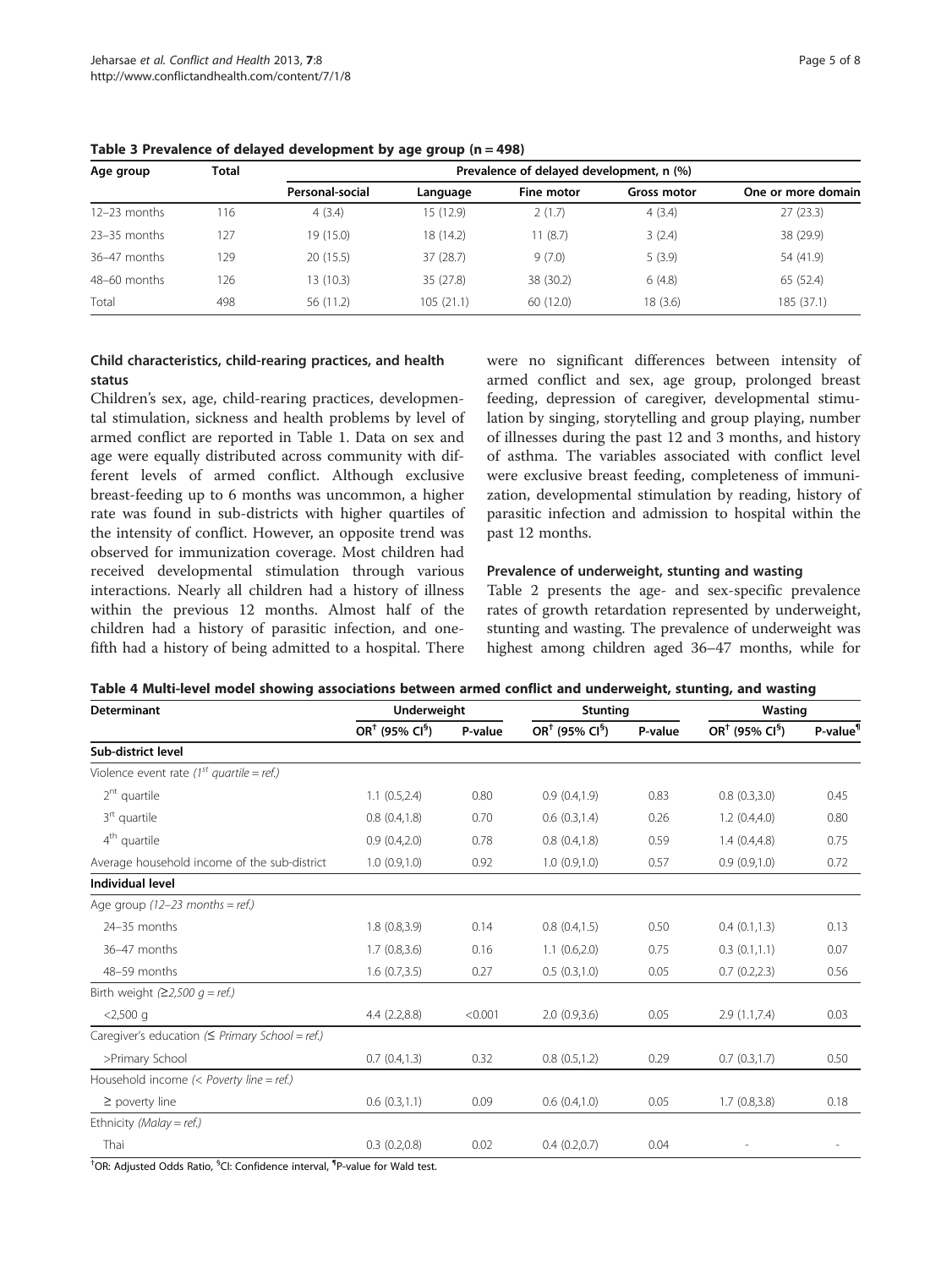wasting it was highest among those aged 12–23 months, particularly in boys. However, there was no significant association between age group or sex and any form of growth retardation.

#### Prevalence of delayed development

Table [3](#page-4-0) shows the prevalence of the four sub-domains of delayed development by age group. Developmental delay tended to be higher in children in older age groups. Language and fine motor delays had the highest overall prevalence (21.1%), while development delay for gross motor skills had the lowest (3.6%). Personal-social development delay had the highest prevalence among children aged 23–47 months.

#### Effects of community-level intensity of armed conflict on child growth and developmental delay

Table [4](#page-4-0) shows the final multi-level analysis of factors associated with growth failure. There was no association between intensity of conflict and growth failure. Having a birth weight of less than 2,500 grams significantly

increased the risk of underweight, stunting, and wasting by at least 2 times. Children of Thai ethnicity had lower odds of being underweight or stunted. Age group, caregiver's education, and household and average household income of the sub-district had no significant relationship with growth failure.

Table 5 shows the results of the multi-level analysis of factors associated with developmental delay. There was no association between intensity of conflict and child development, except for the sub-domain of delayed personal-social development in which children living in areas with conflict intensity in the third quartile were at a lower risk for delay. Age group had significant associations with all sub-domains of developmental delay with higher risks found among children in the older age groups. Children of Thai ethnicity had lower odds of having language and gross motor developmental delays. Caregiver's education, household and average household income of the sub-district, developmental stimulation and birth weight all had no significant association with any sub-domain of development.

Table 5 Multi-level model of effect of armed conflict on language, personal-social, fine motor and gross motor development

| <b>Variables</b>                                                                                                                   | Developmental sub-domain               |                      |                              |                      |                                        |                      |                              |                      |  |
|------------------------------------------------------------------------------------------------------------------------------------|----------------------------------------|----------------------|------------------------------|----------------------|----------------------------------------|----------------------|------------------------------|----------------------|--|
|                                                                                                                                    | Language                               |                      |                              | Personal-social      |                                        | <b>Fine motor</b>    |                              | <b>Gross motor</b>   |  |
|                                                                                                                                    | OR <sup>+</sup> (95% CI <sup>§</sup> ) | P-value <sup>1</sup> | $OR†$ (95% CI <sup>§</sup> ) | P-value <sup>¶</sup> | OR <sup>+</sup> (95% CI <sup>§</sup> ) | P-value <sup>1</sup> | $OR†$ (95% CI <sup>§</sup> ) | P-value <sup>1</sup> |  |
| Sub-district level                                                                                                                 |                                        |                      |                              |                      |                                        |                      |                              |                      |  |
| Violence event rate ( $1^{st}$ quartile = ref.)                                                                                    |                                        |                      |                              |                      |                                        |                      |                              |                      |  |
| $2nt$ quartile                                                                                                                     | 0.8(0.4, 1.7)                          | 0.67                 | 0.5(0.3, 1.2)                | 0.15                 | 0.5(0.2, 1.4)                          | 0.10                 | 0.4(0.1, 1.2)                | 0.11                 |  |
| $3rt$ quartile                                                                                                                     | 0.5(0.2,1.0)                           | 0.05                 | 0.3(0.1, 0.8)                | 0.01                 | 0.7(0.3, 1.7)                          | 0.43                 | 0.6(0.2, 1.7)                | 0.36                 |  |
| $4th$ quartile                                                                                                                     | 1.8(0.4, 1.6)                          | 0.52                 | 0.4(0.2,0.9)                 | 0.05                 | 0.6(0.3, 1.5)                          | 0.33                 | 0.6(0.2, 1.7)                | 0.40                 |  |
| Average household income<br>of the sub-district                                                                                    | 1.0(0.9, 1.0)                          | 0.05                 | 0.9(0.9, 1.0)                | 0.43                 | 0.9(0.9, 1.0)                          | 0.42                 | 0.9(0.9, 1.0)                | 0.89                 |  |
| <b>Individual level</b>                                                                                                            |                                        |                      |                              |                      |                                        |                      |                              |                      |  |
| Age group $(12-23$ months = ref.)                                                                                                  |                                        |                      |                              |                      |                                        |                      |                              |                      |  |
| 24-35 months                                                                                                                       | 1.3(0.6.2.8)                           | 0.46                 | 5.3(1.7,16.7)                | 0.004                | 2.5(0.8, 7.3)                          | 0.10                 | 2.4(0.7, 7.9)                | 0.14                 |  |
| 36-47 months                                                                                                                       | 4.0(2.0, 8.1)                          | 0.002                | 9.2(3.0, 28.1)               | < 0.001              | 4.6(1.7, 12.9)                         | 0.003                | 6.8(2.4, 19.6)               | < 0.001              |  |
| 48-60 months                                                                                                                       | 3.8(1.8, 8.0)                          | 0.004                | 5.2(1.6, 16.6)               | 0.006                | 13.9(5.1,37.6)                         | < 0.001              | 3.9(1.3, 12.1)               | 0.17                 |  |
| Caregiver's education (SPrimary School = ref.)                                                                                     |                                        |                      |                              |                      |                                        |                      |                              |                      |  |
| > Primary                                                                                                                          | 1.3(0.8, 2.1)                          | 0.32                 | 0.7(0.4, 1.3)                | 0.33                 | 0.6(0.4, 1.1)                          | 0.09                 | 1.2(0.6, 2.3)                | 0.54                 |  |
| Household income ( <poverty line="ref.)&lt;/td"><td></td><td></td><td></td><td></td><td></td><td></td><td></td><td></td></poverty> |                                        |                      |                              |                      |                                        |                      |                              |                      |  |
| ≥poverty line                                                                                                                      | 0.7(0.4,1.1)                           | 0.13                 | 0.7(0.4, 1.2)                | 0.21                 |                                        |                      | 0.5(0.2, 1.1)                | 0.07                 |  |
| Ethnicity (Malay = ref.)                                                                                                           |                                        |                      |                              |                      |                                        |                      |                              |                      |  |
| Thai                                                                                                                               | 0.3(0.2, 0.7)                          | 0.004                | 0.7(0.3, 1.5)                | 0.33                 | 0.5(0.2, 1.1)                          | 0.07                 | 0.3(0.1, 0.8)                | 0.03                 |  |
| Birth weight ( $\geq$ 2,500 g = ref.)                                                                                              |                                        |                      |                              |                      |                                        |                      |                              |                      |  |
| $<$ 2,500 q                                                                                                                        | 0.8(0.4, 1.7)                          | 0.61                 | 1.0(0.5, 2.3)                | 0.93                 | 1.4(0.6, 2.9)                          | 0.44                 | 0.9(0.4, 2.5)                | 0.99                 |  |
| Stimulated by singing (Yes = ref.)                                                                                                 |                                        |                      |                              |                      |                                        |                      |                              |                      |  |
| <b>No</b>                                                                                                                          | 2.1(1.1, 3.8)                          | 0.02                 |                              |                      | 1.7(0.8, 3.4)                          | 0.14                 |                              |                      |  |

<sup>†</sup>OR: Adjusted Odds Ratio, <sup>§</sup>CI: Confidence interval, <sup>¶</sup>P-value for Wald test.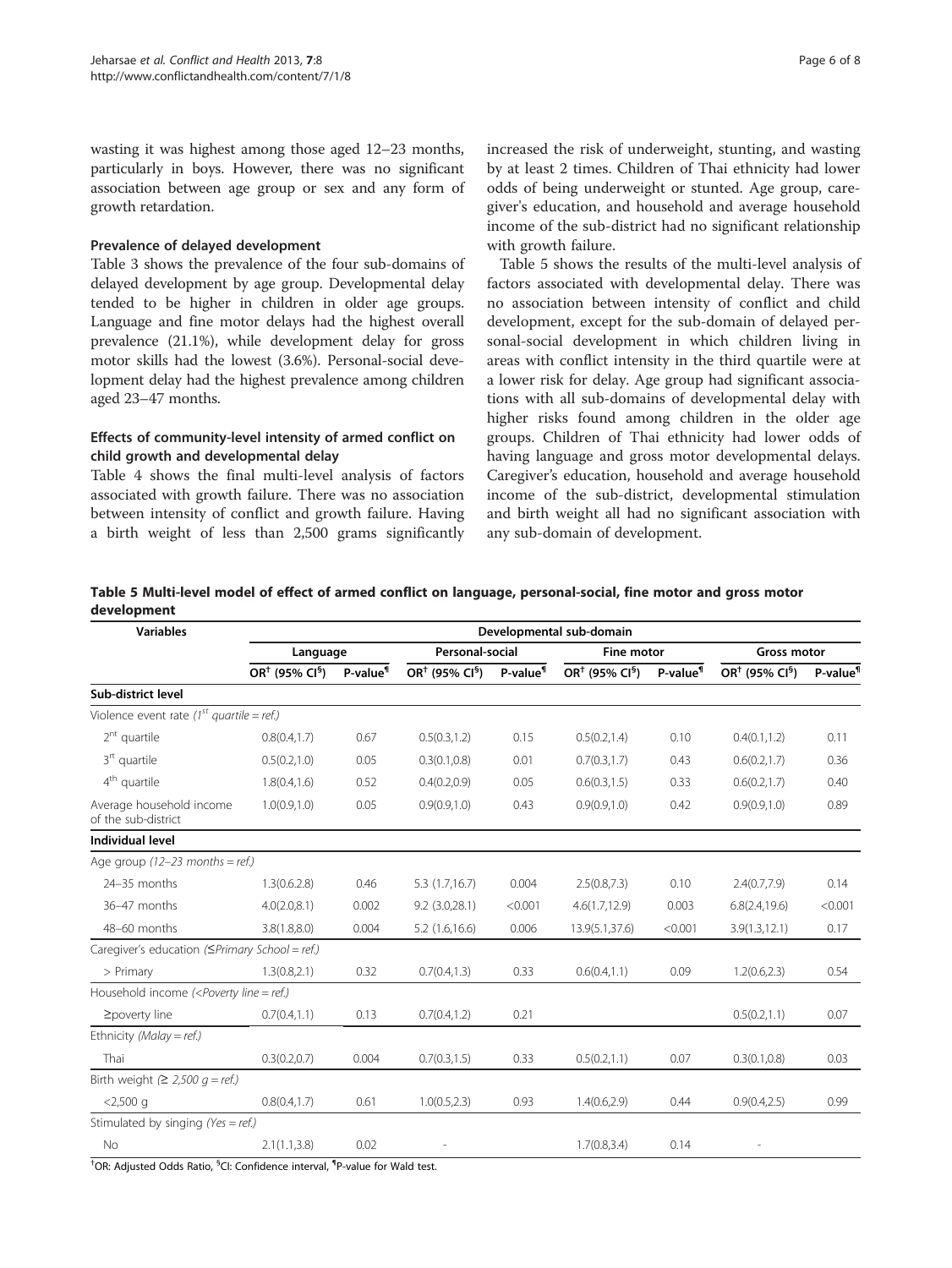We also ran the model without birthweight included. The results were similar to the model with birthweight, and thus are not shown here.

# Discussion

This is one of the first studies to examine the prevalence of growth failure and developmental delay among children aged 1–5 years and the association with intensity of armed conflict in the community setting. Although the prevalences were high, the only significant association between intensity of violence and growth failure or delay was for the sub-domain of personal-social development.

The prevalences of growth retardations among the study samples were 1.5-2.0 times higher than the WHO's thresholds for public health concern (underweight ≥10%, stunting  $\geq 20\%$  and wasting  $\geq 5\%$  [\[26\]](#page-7-0), the national average (underweight: 6–9%, stunting: 8–12% and wasting: 4–5%) [\[13](#page-7-0)] and other peaceful areas in Thailand with a similar socio-economic status [\[27,28](#page-7-0)]. This indicates a moderate to high magnitude of child growth retardation. However, these prevalences were lower than those found in war zones of Africa [[5\]](#page-7-0) and Asia [\[4](#page-7-0)] where the collapse in the local social and economic infrastructures as well as food insecurity were reported. Although this study found no association between low-intensity of armed conflict and child growth, other common risk factors for child growth retardation were reported, including birth weight and ethnicity. This concurred with other studies, which showed that other known factors such as low birth weight [\[29](#page-7-0)], ethnicity and parasitic infection also play an important role in delayed child growth [[7\]](#page-7-0).

This study found that children in areas with higher intensity of violence due to the conflict were less likely to have personal-social developmental delay. Such a relationship was similarly found in a longitudinal study in a nonconflict condition [\[30\]](#page-7-0), in which moderate prenatal anxiety, stress, and depressive symptoms were associated with more advanced postnatal motor and mental development in healthy children.

A high prevalence of depression among the caregivers was found in the study. However, this factor was not associated with the intensity of the conflict itself, but rather with the socioeconomic indicators of the family. This could be due to the fact that none of the caregivers directly experienced physical trauma from the armed conflicts, thus the intensity of the conflict may not be directly linked to anxiety or depressive symptoms.

#### Strengths and limitations

Unlike most previous studies which were conducted at refugee camps or in a post-conflict setting, our study was conducted in communities experiencing an on-going armed conflict. Despite the atmosphere of insecurity and

confusion, the response rate of this study was high (86%). However, it should be noted that this study excluded many growth-essential micronutrients from the analysis due to incomplete coverage in the INMUCAL database (i.e. content data for such micronutrients were available in less than 80% of all food items), including zinc, iodine, selenium, etc. Such exclusion thus compromised the ability to adjust for the confounding effects of the levels of these micronutrients, which are essential for child growth. Assessment of micronutrient intake could have been more complete if the assessment was supplemented by blood testing and the 24-hour food recall was conducted more than once, which was not feasible in the setting of this study. The cross-sectional design of the study and lacking of a measure of exposure to conflict violence at the individual level may have limited the ability to capture association between exposure to armed conflict and outcomes. The fact that those who experienced injury or death of family members due to direct exposure to the armed conflict were excluded in this study undermined the generalizability of the outcomes. Therefore, the findings of this study are applicable only for those who were exposed to the violence within the context of their community and not those who were the direct casualties or victims of the conflict.

### Conclusions

The study did not find a significant effect of intensity of armed conflict in southern Thailand on child growth and development in the local communities. The existing growth failure and developmental delay may be attributed to the pre-existing problems within the local context rather than the conflict itself. The results imply the need for long-term and socio-culturally appropriate intervention to improve child health in the conflict setting. Further investigations on other important outcomes such as health services, vaccination and school absence should be conducted.

#### Competing interests

The authors declare that they have no competing interests.

#### Authors' contributions

RJ designed the study, conducted the review, collected the data, performed statistical analysis, and drafted the manuscript. RS and VC supervised all processes of the study and manuscript writing. WW performed additional literature review, drafted the manuscript and made subsequent modifications. All authors read and approved the final manuscript.

#### Authors' information

RJ (RN, PhD in Epidemiology) is a lecturer at Prince of Songkla University, Pattani Campus.

RS (MD, PhD in Epidemiology) is a senior lecturer at Epidemiology Unit, Prince of Songkla University, Hat Yai Campus.

WW (MSc in Epidemiology) is a researcher at Epidemiology Unit, Prince of Songkla University, Hat Yai Campus.

VC (MD, PhD in Epidemiology) is a professor in Epidemiology Unit, Prince of Songkla University, Hat Yai Campus.